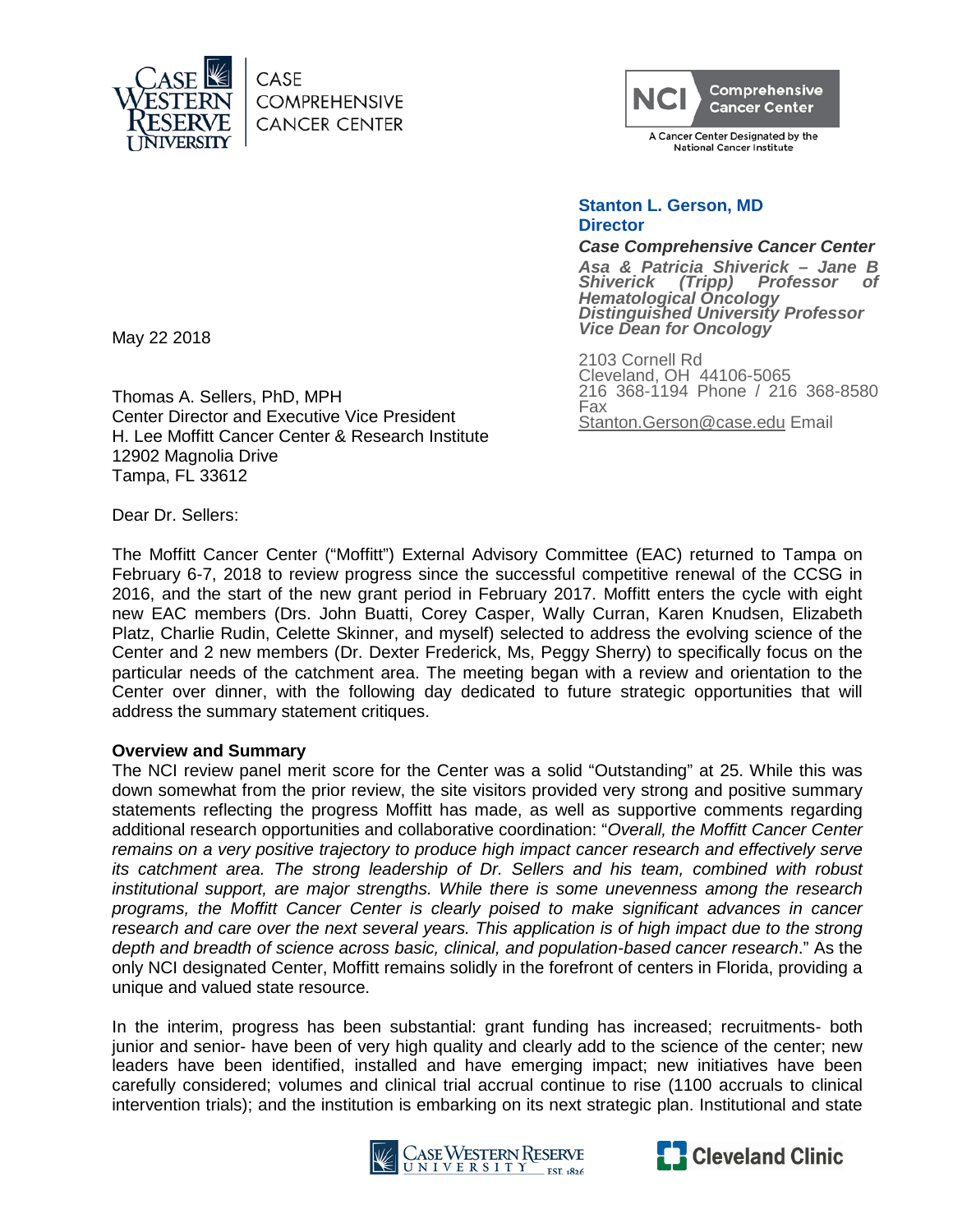support is substantial, and philanthropic attainment has increased substantially. The normal tide of member turnover has been met with strong institutional response with targeted recruitments both completed and planned.

Variations in program review in the summary statement seem to relate mostly to presentation and perception of programmatic impact parameters since all have evidence of substantial progress, funding, collaboration and translation. While the discussion of programs during the EAC did emphasize attention to the catchment area, this was not a deficiency noted at review. Rather, the review noted: "*Overall, the depth and breadth of research at Moffitt Cancer Center and demonstrated impact on the catchment area meets the criteria for comprehensive status."* But, given the attention to addressing catchment area in the current CCSG Funding Opportunity Announcement and the study section's current review expectations, the EAC noted that this has increased in importance. The EAC members encouraged the center leadership to attend to the impact on the catchment area (and vice versa) of science in each program. For example, integration of the new Moffitt practice at Memorial Hospital (MH) in Hollywood, FL into the geographic patient distribution will need some thought. Since MH is a limited scope network-like site, the entire population of that county need not be part of the primary catchment area, but the center might consider how and when to expand services and research in that geographic area.

Some accomplishments of special note include the expansion and success of the Office of Innovation and Industry Alliances. This is quite exceptional, and although not considered peer reviewed funding, it has provided substantial access to novel therapeutics and technology, as well as serving as an outlet to aggressively license intellectual property (IP). To demonstrate scientific impact of these alliances, Moffitt could track the origins of this IP, and the consequent impact including further sponsored research, new resulting peer review funding, investigator-initiated trials (IITs), career support including training opportunities, and other measures. The EAC applauded the very thoughtful approach towards improving clinical trial activity, begun in 2014, and now categorized by careful monitoring of IITs (based on three categories), and ongoing institutionalwide attention to the importance of clinical trials. Leadership has productively managed the previous reviewers' perception of Dan Sullivan's "over commitment." Further, the distribution of clinical research oversight from Dan Sullivan to three additional members and senior staff is a further demonstration of remarkable institutional commitment.

All new leaders presented to the EAC. They are impressive and add considerable depth and breadth to the research mission of the center. Newly recruited Associate Center Director (ACD) of Population Science, Dr. Shelley Tworoger, has substantial accomplishments to lead this effort and to assist in greater focus on the catchment area. Newly appointed ACD of Data Science, Dr. Dana Rollison, provided a very coherent plan for a significant uptick in support for data analytics that cuts across all programs and that will support initiatives in cancer care research. Further, Dr. Geoff Duyk's appointment as chair of the Research Committee of the Moffitt Board offers top of class expertise to expand the institution's engagement and strategic positioning with industrial partners at all levels. Finally, the continued investment in Total Cancer Care (TCC), commercial pharma, and data and -omic analytic entities, provide Moffitt national leadership in efforts to coordinate large data sets for scientific discovery and clinical benefit.The Moffitt leaders asked the EAC members for their assistance in ensuring that the key critiques in the summary statement were being addressed. The EAC concurred with the Center's assessment, and determined that concerns at the level of institution, program, shared resources and clinical research are being addressed. But the members noted that this is a moving target, and catchment and training are emerging as new aspects of increased attention and expectation.



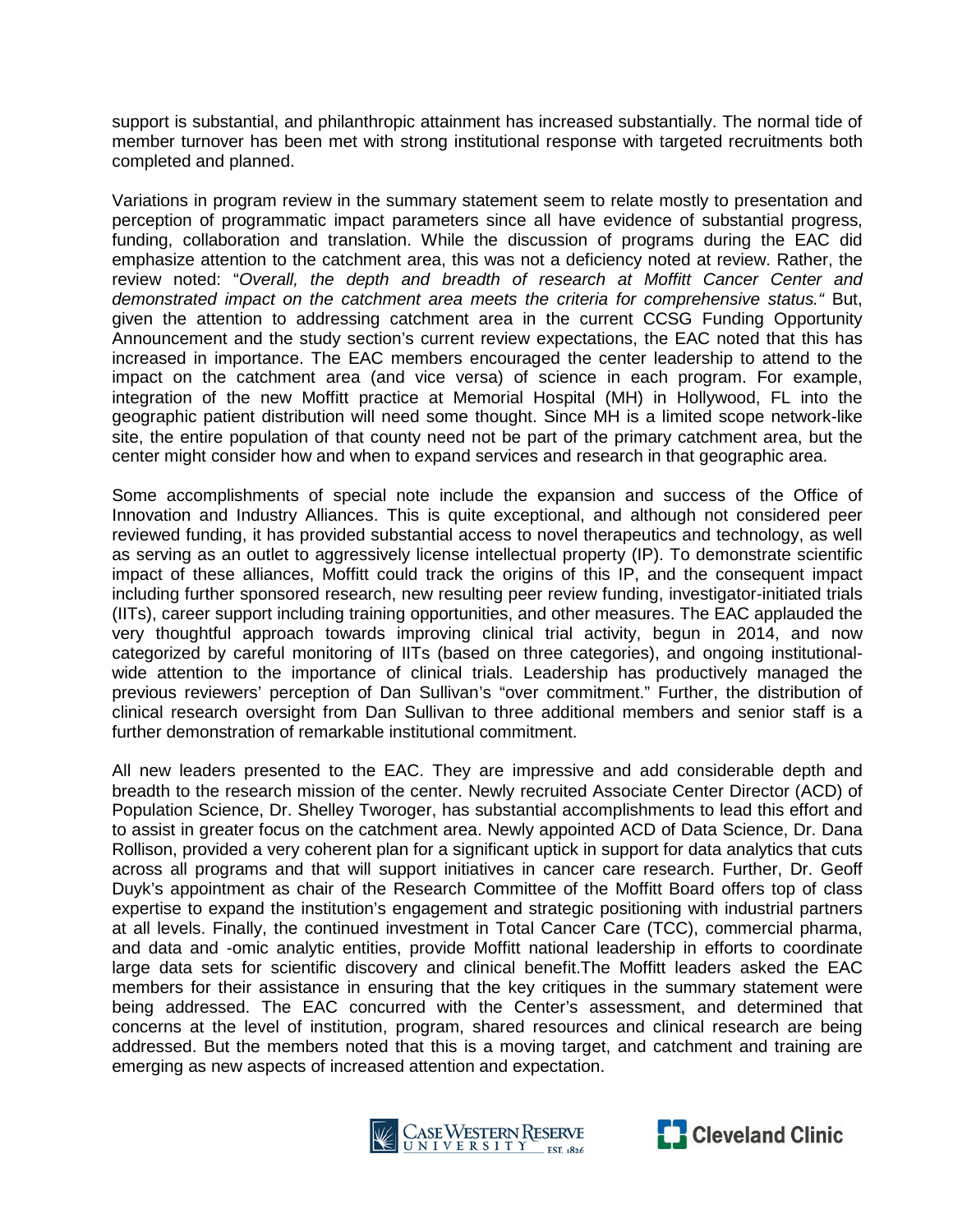Moffitt has grown significantly in the past several years, aided by an innovative marketing and public relations program. Moffitt requested guidance on the best strategies to communicate growth. The leaders outlined a number of thoughtful strategies to keep up with rapid growth in the areas of data management, clinical trials, and expanding catchment-related research. It seems reasonable to be forthright regarding these challenges and progress-to-date at the next submission.

The leaders also sought advice on developing expectations for research growth. All programs have active expansion and recruitments underway, with strong institutional support. They will benefit from the next MCC scientific strategic plan currently in development, links to the Centers of Excellence, and attention to catchment area needs by disease and special populations. Many centers utilize "cross-cutting" themes to show evidence of integration, but program leaders will benefit from considering these approaches collectively as well as strategic visioning within their individual programs.

## **Clinical Science**

Dr. Sullivan reviewed the clinical research elements and how they were reviewed in the CCSG renewal. The Protocol Review & Monitoring System (PRMS) was judged as "Acceptable," and the Clinical Protocol & Data Management (CPDM) infrastructure was judged as "Outstanding." There will be center-wide benefit in adding additional basic scientists and population scientists to the Scientific Review Committee, which is underway now. Both Drs. Sellers and Sullivan described a strategic plan developed in conjunction with a four-person external advisory board to improve clinical trial enrollment. This 36-point plan was developed in 2014 and executed over a three-year period. At the point of the current EAC, 31 of 36 items have been completed, and the remaining five elements are ongoing processes. One of the primary goals of this strategic plan was to enhance the culture and motivation of faculty, staff, and community to focus their efforts on therapeutic trial enrollment. This initiative has been successful in that annual therapeutic enrollment has been increasing over the past three years, with increases from 870 to 932 to 1099. While improving, the ratio of this enrollment to the new cancer patients currently seen at Moffitt is relatively low. This has led to the drafting of a second focused Accrual Improvement Plan, which was shared with the EAC. Review of this draft plan found it to be very pragmatic and covering many of the potential obstacles and opportunities related to successful clinical trial enrollment.

There are several highly qualified new leaders in Clinical Science at Moffitt presented to the EAC, and Dr. Sullivan's "retirement" from his role as M2Gen Chief Medical Officer has afforded him more opportunity to focus on his leadership of Moffitt's Clinical Science efforts.

Enrollment of minority patients requires specific and intentional planning and MCC leadership has had consistent and proactive efforts in this area for at least ten years. As a result, the enrollment of Latino or African American patients is congruent with the ethnic and racial proportion of cancer in the catchment area. However, a proactive plan to monitor and improve upon that performance should be discussed at the next meeting.

Areas of opportunity for increased therapeutic enrollment to consider include:

- 1) Greater engagement in the NCTN. It is unusual for an NCI-designated CCC with a large and growing patient population to be as unengaged in the NCTN as Moffitt. It is unusual for a center like Moffitt not to have applied for an NCI LAPS U10, and the EAC members noted that this does not conflict with Moffitt's goal of having more IITs. While Moffitt is active in the ETCTN, greater engagement would provide career opportunities in NRG, SWOG and other research bases for a diverse group of Moffitt faculty.2)
- 2) Leverage the ORIEN opportunity. Moffitt is a founding member of ORIEN and recognizes the opportunity to conduct clinical trials within ORIEN. Moffitt has taken a leadership role in



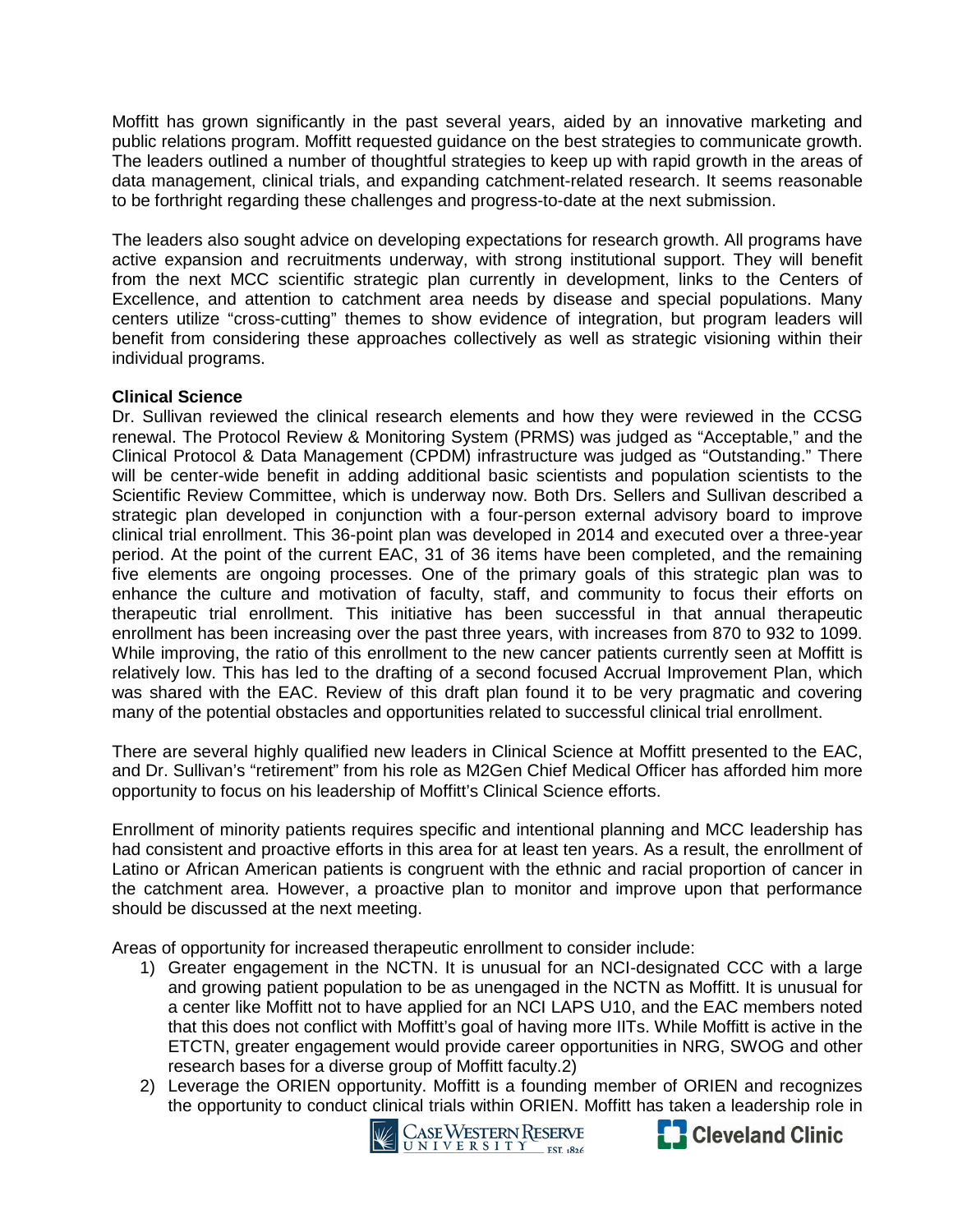creating a facile infrastructure to support clinical trials, including an agreement among all centers to use the same IRB and common contracting. Indeed, it has been approved by the NCI to host a single Scientific Review Committee for trials conducted within ORIEN. The EAC looks forward to hearing how this develops and benefits clinical trial accrual.

3) Additional trials engagement. Moffitt is encouraged to continue the conscious effort to develop a clinical trialist phenotype for non-medical oncology Moffitt faculty, such as surgical subspecialists, imagers, radiation oncologists, and other specialists.

#### **Data Science**

Since the CCSG review, Dr. Dana Rollison was appointed as the first ACD of Data Science. Development and inclusion of a Senior Leader in this area recognizes the prominent role of data in accelerating biomedical research and Moffitt's particular strengths and leadership in this area. In addition to recognizing Dr. Rollison's leadership in driving inter-programmatic research in the quantitative sciences, this builds a stronger academic home for faculty, and clear responsibility for expanding expertise in alignment with the research strategic plan. Dr. Rollison continues to report to Dr. Sellers as Vice President and Chief Data Officer, so this structure ensures strong institutional alignment and powerful ability to leverage Moffitt investments to support the hospital and clinics in a way that maximizes benefit to the research mission.

The EAC members strongly supported development of this new role, which is important and necessary. This provides a more prominent position within the CCSG. The EAC recommended clarifying and potentially expanding the interaction of this role with the members. The EAC is very supportive and looks forward to additional achievements in this important area.

#### **Population Science**

Most faculty in the Health Outcomes and Behavior (HOB) and Cancer Epidemiology (CE) Research Programs reside in the Population Science Division, now led by Dr. Shelley Tworoger, who came from Harvard in 2017, replacing Dr. Paul Jacobsen. Dr. Tworoger presented a coherent and compelling vision for population science research at Moffitt, one which included health behavior and patient reported outcomes in the overall understanding of host macro-environment and tumor-microenvironment. Her vision provides direction for continued success and positive growth in the HOB and CE Programs.

#### **Health Outcomes & Behavior Research Program**

The Health Outcomes & Behavior (HOB) Research Program, ably-led by Dr. Tom Brandon, was rated as "Outstanding" in the 2016 CCSG renewal. For at least the last three CCSG cycles, HOB has consistently performed quite well, and has been a standout program. The current well-earned "Outstanding" rating is actually a downgrade from the "Exceptional" rating in the prior cycle. The program currently has 25 members, 5-10 of whom are from the University of South Florida (USF) (and therefore their grants are not credited in the official funding base). The program has four aims surrounding prevention/detection, quality of life, cancer care delivery, and health disparities. The CCSG review panel criticized diminished NCI funding and reduced accrual to interventional studies.

Since the site visit, several important faculty and leadership losses, including Drs. Paul Jacobsen (ACD of Population Science), Benjamin Djulbegovic, and Gwendolyn Quinn (Scientific Director of the Survey Methods Core), have led this otherwise historically very strong program to seek advice regarding whether to deepen current strengths in tobacco control, quality of life and health disparities, or aggressively broaden into cancer care delivery research. HOB has commitment for at least five, and perhaps as many as six to seven new recruits in the time until the next renewal cycle. With the considerable time and energy necessary for recruitment, but given that there are



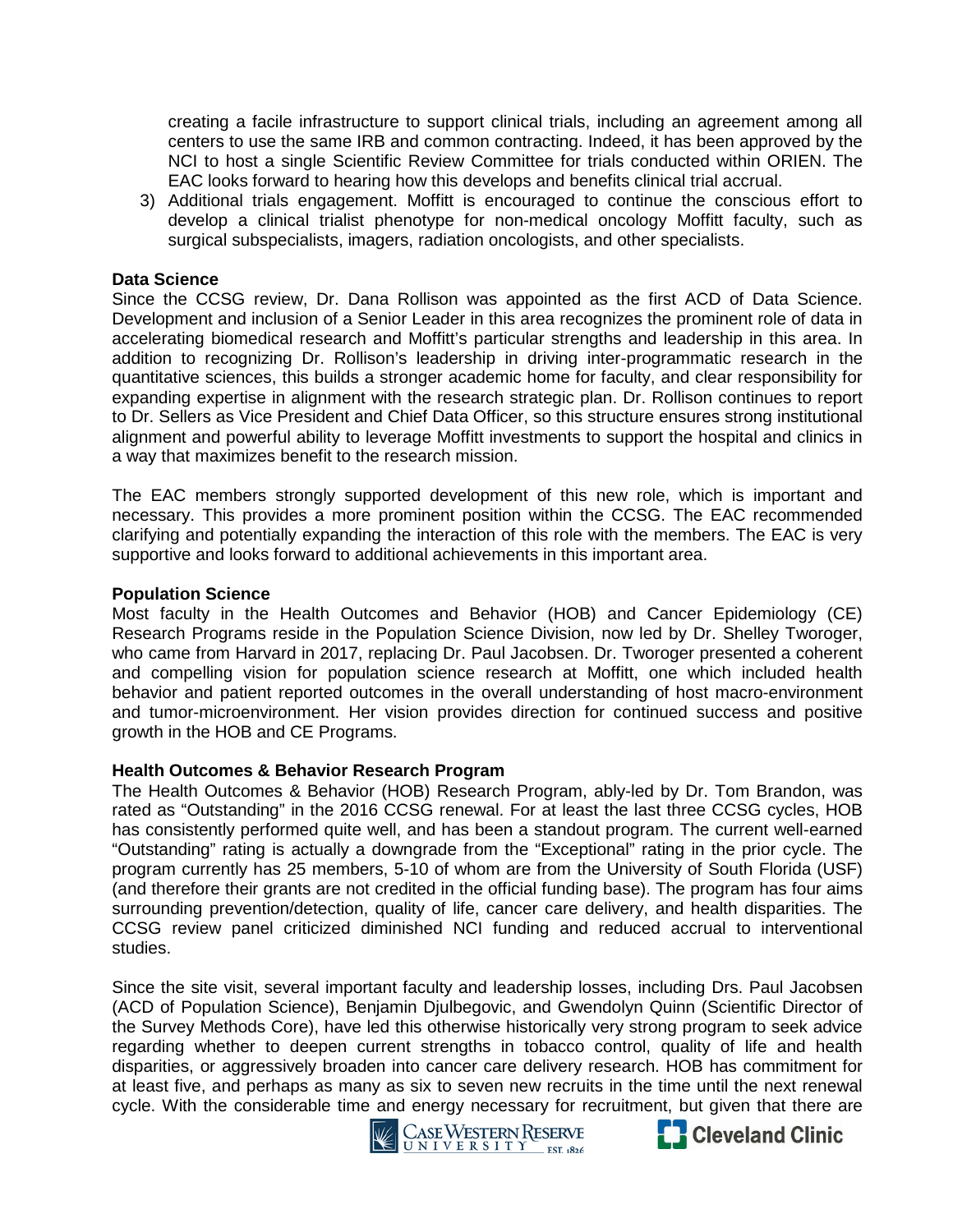only three years before the next renewal, the EAC recommended that this program attempt both strategies, aggressively reconstituting the membership by deepening its strengths in Aims 1, 2, and 4, while at the same time continuing to search for an accomplished leader in cancer care delivery research. While the EAC members recognized that cancer care delivery research is a very difficult area in which to recruit because of a low supply/high demand imbalance, they suggested highlighting the value-added selling points that Moffitt can use to attract candidates. For example, Moffitt collects PROs for all new patients as part of clinical care under the governance of the Enterprise-Wide Analytic Strategy. Second is the support of the Collaborative Data Services Core (directed by Dr. Travis Gerke, overseen by Dr. Rollison as ACD), which provides concierge service around access to the Health and Research Informatics platform, which includes over 600,000 patients seen at Moffitt since Cerner was implemented as the Electronic Health Record. There is an opportunity to potentially offer both a program co-lead position to a senior recruit, as well as leadership of a new Department of Cancer Care Delivery Research. Although some candidates might see the focus of a free-standing cancer center as a limitation for implementation/dissemination and care delivery research, others would view this as an asset, which can be emphasized in recruitment.

Funding has dropped a bit in the last year, with sun-setting of some grants led by Dr. Jacobsen, who was recruited last year to head a branch at the NCI. Also, grants led by members with primary appointments at USF are not counted as part of the funding totals, although they contribute to the program's impact and depth. Several Moffitt HOB investigators have R01s and two recently submitted R01 applications scored in the  $8<sup>th</sup>$  percentile. The previous review noted that accruals to HOB trials had declined, but this is due to the waxing/waning nature of five-year intervention trials in which most accruals occur within the first two years and then subjects continue to be followed through the end of the trial.

The EAC noted several exciting opportunities for HOB members to collaborate with members of other programs. For example, members could initiate closer ties with the Chemical Biology & Molecular Medicine (CBMM) and Immunology (IMM) programs to ensure that a range of useful patient-reported outcomes (PROs) are collected for enrollees of all clinical trials, with data made available for analysis. With CBMM, IMM, and Cancer Biology & Evolution (CBE) faculty, members could collaborate to facilitate systematic collection of PROs in clinic and to combine electronic health record (EHR) data with PROs collected through surveys for subjects enrolled in HOB studies. This would foster expansion of services offered through the Survey Methods Core (SMC). Capability to enroll, collect data, intervene, and follow subjects through longitudinal studies is the "new wave" of outcomes and behavior research and Moffitt can be a leader if it expands the excellent but more traditional survey methodology into this more innovative space. Such research will fit nicely with the recent investment in big data capabilities and the HOB's interest in expanding Cancer Care Delivery Research as well as provide support to other research programs, particularly CE, and enhance clinical trials.

The EAC had extensive discussion regarding whether Cancer Care Delivery Research should be a separate aim within HOB or a cross-cutting focus that is relevant to current Aims 1 (prevention/early detection), 2 (QOL), and 4 (health disparities). Program leaders may want to consider focusing on developing more evidence-based approaches for delivering cancer care in each of these areas rather than conceptualizing Cancer Care Delivery as a separate aim (and academic group).

Cancer Care Delivery is a large area of research; it can be defined in different ways and with different foci. Cancer Care Delivery Research is often associated with system-level research – several people mentioned research conducted by integrated systems such as Kaiser Permanente<br>Cleveland Clinic



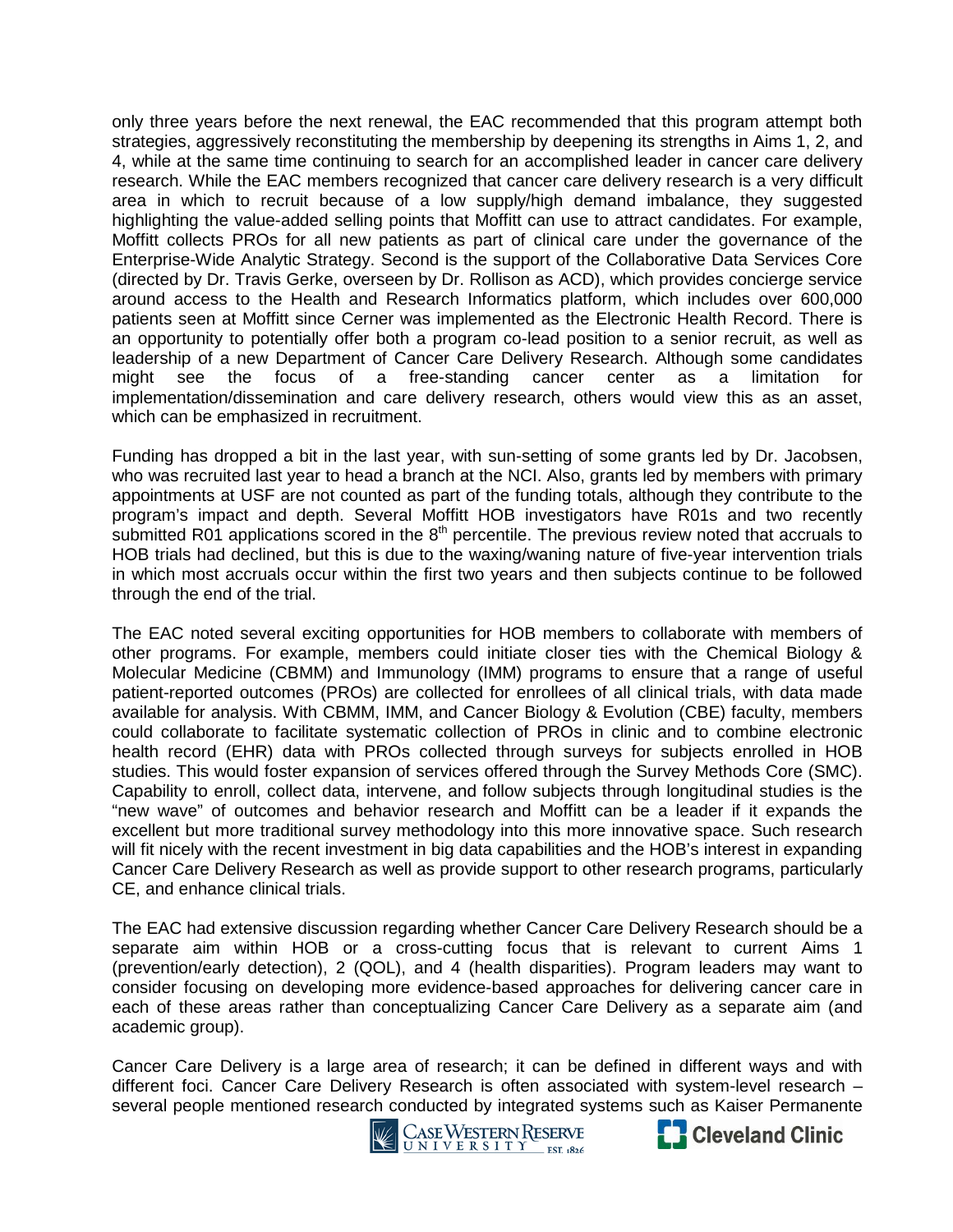– but that may not be the focus at Moffitt. The EAC recommends that the HOB program carefully define the type of Cancer Care Delivery Research aligning with the program and then work toward proposing research and recruiting faculty that align with that focus. This should be conducted in concert with other programs (e.g., CE) that touch upon Cancer Care Delivery Research and the Clinical Trials Office. The EAC members recommend that Moffitt select the approaches for delivering cancer care for which HOB should generate evidence – e.g., clinical decision making, reducing financial burden, and evidence-based clinical practice. The members recommended that Moffitt consider whether to develop a group that uses local data to generate evidence or hire faculty experts in using existing large data sets or some combination of both. It will be important to make a case for what investigators will be able to study at Moffitt that cannot be done as well in other kinds of cancer centers and to consider what type of Cancer Care Delivery Research will best address catchment area specific needs. These clarifications will likely guide program planning and recruitment.

# **Cancer Epidemiology Research Program**

The Cancer Epidemiology (CE) Research Program is led by Dr. Peter Kanetsky, an outstanding and relatively recent recruit to Moffitt for a Program with a long and successful history. The overall goal of the Program is to reduce cancer burden by identifying determinants of disease development, progression and outcome, and to translate these findings to successful prevention interventions. The program has three focused aims: 1) Examine the association of inherited susceptibility biomarkers with cancer risk, progression, and outcome; 2) Identify and test acquired biomarkers that predict cancer risk, progression, and outcome; and 3) Investigate promising approaches for the prevention, detection and control of cancer. These aims remain highly relevant and the program is appropriately populated with members, including three new senior and four new junior recruits, to address them.

The Program received an "Exceptional" rating in the 2016 review, with praise for the recruitment of a new leader, exceptional science, a strong publication record, and solid grant funding. Scientific accomplishments that were highlighted included numerous infection-related cancer projects (HPV natural history and vaccine studies as well as viral etiologies of skin cancers) and the inherited susceptibility to cancers, including brain and ovarian cancers and melanoma. No notable weaknesses were articulated.

Dr. Kanetsky provided an update demonstrating exceptional productivity since the grant submission. Peer reviewed funding was stable from the time of submission (\$5M), and there were 180 publications. Of note, the proportion of intra- and inter-programmatic publications was cited at ~19%. The Program membership has been dynamic, with the recruitment of senior faculty with expertise in the epidemiology of ovarian and breast cancer, clinical trial analysis, and statistical genomics and the loss of a senior genetic epidemiologist. The highlighted scientific achievements were quite exciting, including contributions to the genomic drivers of testicular cancer, evaluating the contribution of pain medications to brain tumors, and describing the protection of the HPV vaccination afforded through oropharyngeal antibodies in middle-aged men.

Looking ahead, the Program described two goals to accomplish prior to renewal in 2021: increasing base funding, and "continuing forward momentum" (with a focus on clinical epidemiology, radiomic research, and health disparities). It seeks to achieve this through recruitment of junior faculty, and possibly a program co-leader.

The EAC members found the presentation of the Cancer Epidemiology Program to be focused and quite exciting, and the work outlined will put the Program in strong shape for the competitive renewal. Some specific areas to address are outlined below:<br>Verster RESERVE



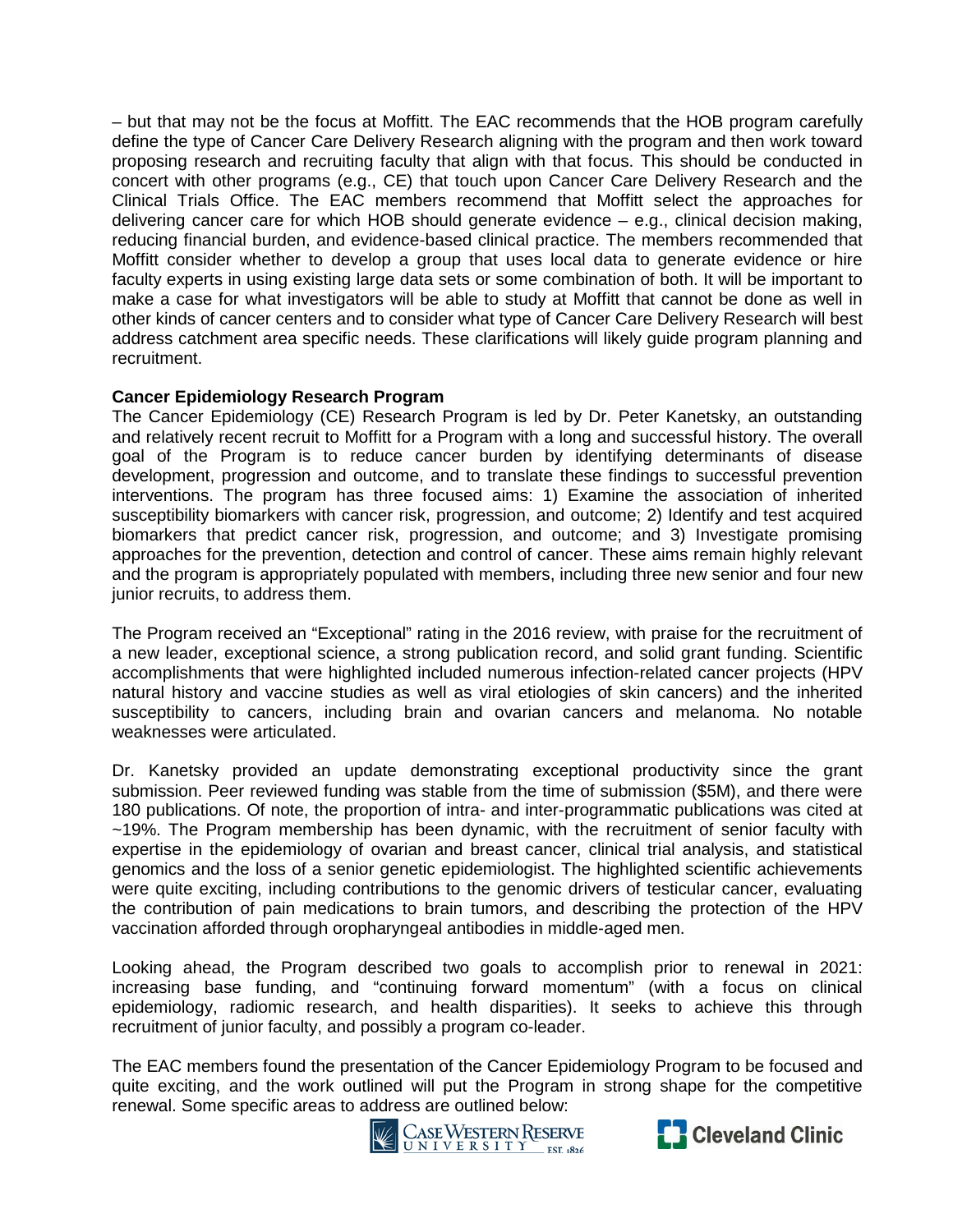- 1) The third aim of the Program reads a bit generic and weak, and it will be important to increase the specificity of the aim in the coming years.
- 2) The degree of intra- and inter-programmatic publications seems somewhat low (and is "significantly" lower than what was reported in the 2016 grant submission) and should be re-evaluated given the enthusiasm expressed for inter-disciplinary research at the EAC meeting.
- 3) Peer-reviewed funding for the Program is flat, especially considering the net addition of several faculty members; Dr. Kanetsky articulated a plan to address this, including an open recruitment for an assistant/associate member in breast or hematologic cancer or with expertise in clinical epidemiology, immunology, or metabolism (who would transfer in or seek funding). Dedicating cancer center pilot funding to CE program priority areas (specific aims and cancer center-identified catchment area cancer problems) with the greatest potential for grant funding is one strategy. As mentioned at the visit, all Program Leaders receive innovation funds to support priority areas.
- 4) Some of the areas that were highlighted in the 2016 summary statement and in Dr. Kanetsky's presentation are not emphasized in the future directions. As examples, there are exceptional opportunities to explore more deeply the immunology and expanded use of the HPV vaccine (and other viruses associated with cancer), and the opportunities afforded by the deeper analyses of inherited genetic contributions to cancer.
- 5) The proposed recruits do not particularly play to the strengths of existing faculty at Moffitt, and also may not be aligned to the disease burden in the catchment area (see item 1 below).

Dr. Kanetsky requested guidance in prioritization of faculty growth areas. EAC recommendations include prioritizing growth areas to those that deepen within CE and its interactions with other programs. Examples may include focusing faculty recruiting in areas relevant to uptake of HPV vaccine (across CE and HOB); natural and vaccine effectiveness for prevention of HPV infection; and treatment of HPV+ lesions (across CE and IMM). Other recommendations include aligning faculty recruitment to catchment area problems. For example, breast cancer (a common cancer in the catchment area and everywhere in the US), has only one CE member with a primary research focus (although four faculty have a history of research on this cancer). The EAC members were thus supportive of recruitment of another breast cancer epidemiologist who could compliment the strength of a recent recruit in the clinical faculty and would be responsive to an important disease in the catchment area. Given the high proportion of older adults in the catchment area, consider recruitment in relevant epidemiology substantive areas such as CHIP epidemiology (given MDS treatment research focus at Moffitt).

The EAC also discussed whether or not a co-leader should be appointed. At present, Dr. Kanetsky is the sole leader. The EAC recommended analysis of the need for a co-leader, along with definition of the separate roles of co-leaders, beyond simply research complementarity (unless the disciplines represented in the program were so disparate that a single leader may not be able to appropriately mentor all faculty). However, the EAC noted that, if the program foci do expand, a coleader might be an excellent advancement.

## **Chemical Biology & Molecular Medicine Research Program**

The Chemical Biology & Molecular Medicine (CBMM) Research Program represents a revision and realignment of the previous Experimental Therapeutics program; its current incarnation was first reviewed in the most recent competitive renewal. The program was restructured in part in response to prior reviewer concerns regarding overlap between the former Experimental Therapeutics and



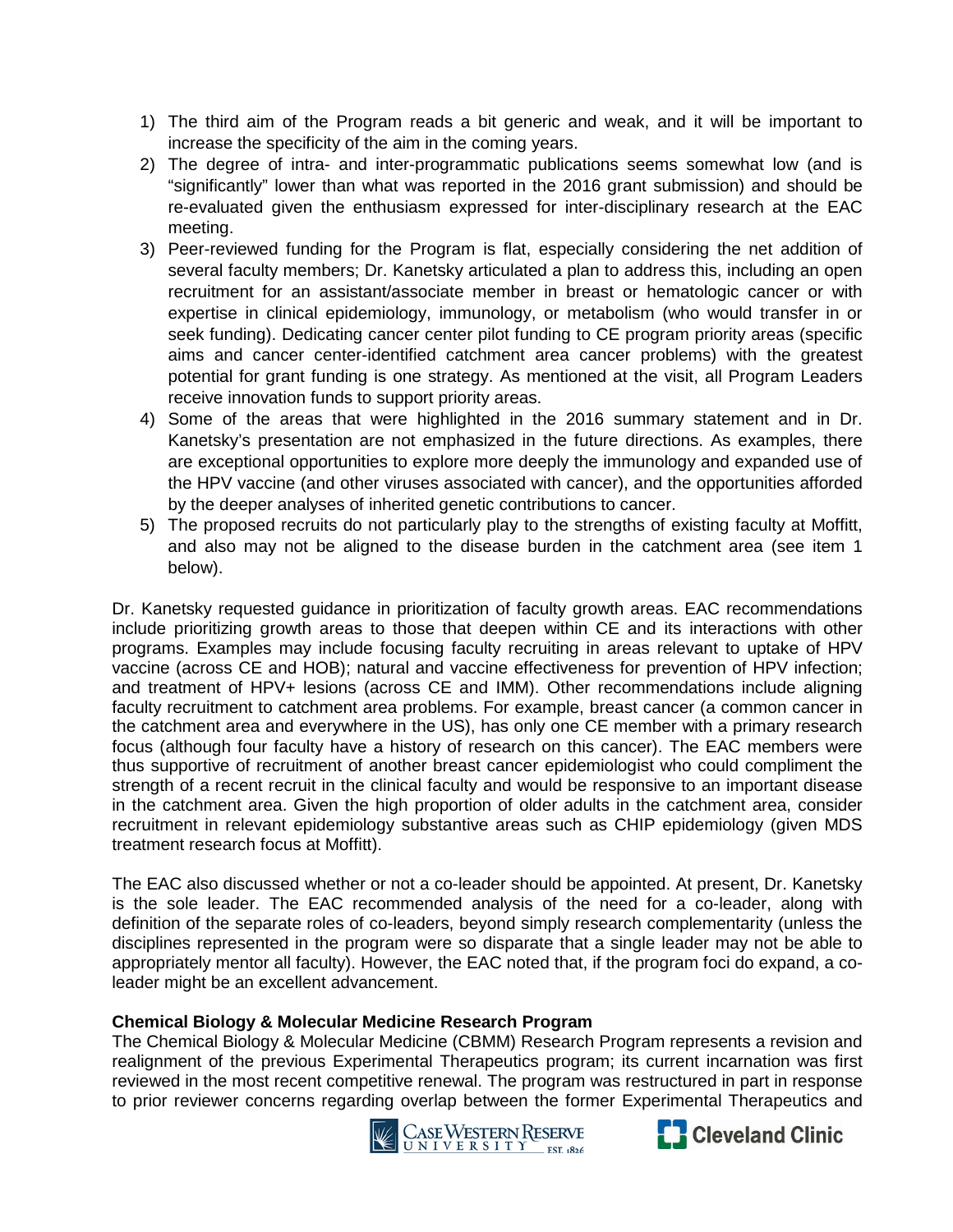Molecular Oncology and Drug Discovery programs. The program has strong leadership in Drs. Eric Haura and Saïd Sebti, both well-established investigators with complementary expertise in basic, translational, and clinical research. The goal of the program is to integrate chemical biology and systems biology technologies to develop new therapeutic approaches.

Criticisms of this program in the last competitive renewal included concerns regarding the diffuse nature of the stated Specific Aims, modest numbers of high impact publications with first and/or senior authorship at Moffitt, a recent decline in therapeutic clinical trials accruals, and limited examples of successful translation of laboratory science of the program into clinical testing.

The team has begun to address each of these concerns. The program Aims have been revised to focus on inhibition of cancer-specific signal transduction pathways, and updated data demonstrates substantial recovery in the pace of clinical trial accrual. There are examples of substantial publications in the past year, including the work of Dr. Uwe Rix defining novel secondary activities of ceritinib – an approach that can be more broadly applied to repurposing of other drugs – and a second example from Dr. Nupam Mahajan defining epigenetic mechanisms of acquired therapeutic resistance in prostate cancer with clear translational implications.

Opportunities for the program include consideration of additional focused multi-investigator grants (P01, SPORE, or other mechanisms). The leaders may consider more substantial revision of the Aims to capture the role of the program in prioritizing research directions – there is great science across the research participants in this program and it may help, in describing the program, to better define how the program structure adds value to what would otherwise be going on without programmatic designation. Examples of added value could include strategic investment in particular areas of interest, describing a clear programmatic role in prioritizing translational opportunities at Moffitt, and promoting team building toward collaborative multi-investigator grant submissions.

The recent competitive renewal may have underrepresented the actual translational impact of this program. The EAC members encouraged the program to recognize and highlight additional examples of clinical translation including from discovery research in other programs and even from outside the institution, for example when science within this program is contributing to defining novel potential applications of existing targeted inhibitors.

#### **Immunology Research Program**

The Immunology (IMM) Research Program received an "Excellent" rating at the last site visit, with a number of strengths but also some noted weaknesses. There are three aims: 1) Advance and translate T cell therapy; 2) Define molecular and cellular mechanisms of innate and adaptive immunity in cancer; and 3) Prevent graft-versus-host disease without interfering with anti-cancer effects.

The CCSG reviewers commented on the solid mix of basic and clinical investigators who have a strong cancer focus and impactful clinical studies. Strength was also noted in a T32 regarding the excellent mentorship within this program. The presentation highlighted the role of the Program Co-Leaders in mentoring junior faculty through grant writing and manuscript review. Finally, eight out of 13 new recruits have some grant funding. In addition, the reviewers noted multiple areas of strength including collaborative teams across IMM and the Immune and Cellular Therapy clinical services; high impact publications; strong focus on translational science and clinical outcomes using immunotherapeutic agents; high core usage; and strong collaborative activities. On the other hand, reviewers commented on a suboptimal R01 funding base, and missed opportunities to collaborate with others.



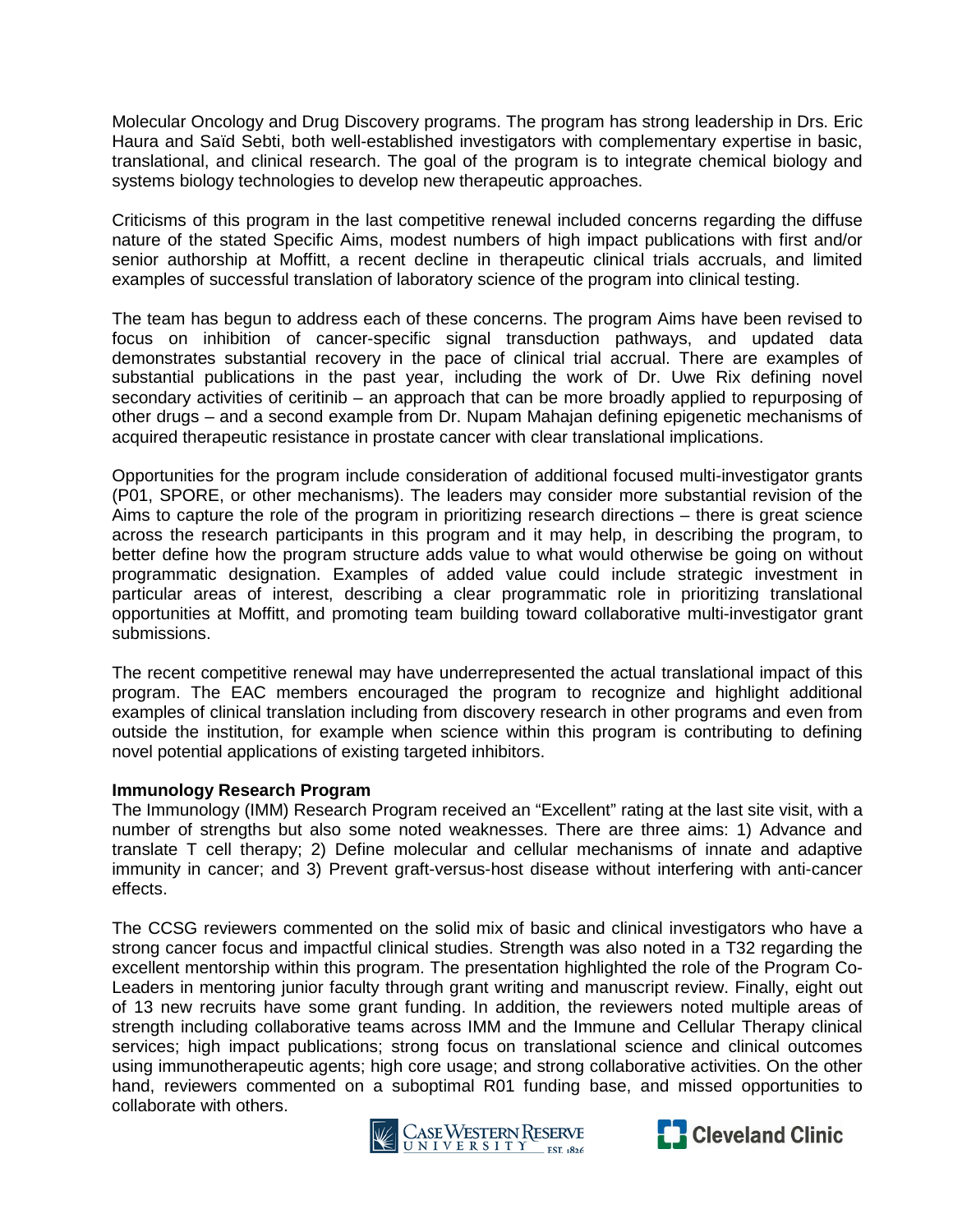Some improvements have already been partly addressed since the recruitment of Dr. Jose Conejo-Garcia. NCI funding and NCI peer reviewed grants have risen to approximately \$1.7 million (M) from the \$1.14 M cited in the last review, and DOD and Stand Up to Cancer grants have also been funded. Since the site visit, peer review funding has increased by a factor of 2.7 and total funding by 3.7X (remarkable year over year growth). However, since the previous drop in funding was noted twice in the CCSG review, and the EAC noted the three-year duration of the SU2C cancer grant at a previous meeting, the IMM program as a whole has to push hard for both cancer-related and, more importantly, NCI funding.

Another critique focuses on inter-programmatic collaboration. This should already have been remedied due to the large number of immunotherapeutic trials representing collaboration with CBMM, and IMM members should be strongly encouraged to interact with investigators in other programs. Other potential areas of inter-programmatic collaboration include the study of mucosal immunity from HPV vaccination, which was highlighted in the Cancer Epidemiology presentation. This is an area that is primed for peer-review funding. It was encouraging to learn that there has already been a joint IMM-CE retreat and the leaders of the two Programs have pooled their innovation funds to spur additional inter-programmatic pilot projects.

Another major challenge noted by the site visit review was the loss of Dr. Jeff Weber. Additionally, two valuable founding/longstanding members, Drs. Julie Djeu and Claudio Anasetti, are retiring. These represent significant losses in seniority that need to be filled with outstanding candidates. To address this, Dr. Conejo-Garcia has already recruited an R01-funded and energetic investigator, Dr. Paulo Rodriguez, and additional recruitment is ongoing.

Overall, the IMM program has unique strengths in advancing immunotherapy and cell-based therapy at Moffitt. It is laudable that 14 immunotherapy trials are ongoing that recruited 258 patients for trial activities. This is supported by an outstanding Immunotherapy working group and the Immune and Cell Therapy (ICE-T) service, both led by Program member Dr. Fred Locke, who shortly after the EAC meeting was announced as IMM Co-Leader of IMM. The IMM faculty should be encouraged to collaborate with members of CBMM and other research programs to expand clinical trials and grant support. In addition, there should be a clear leadership structure to set priorities since these trials are expensive and need to be prioritized. A major challenge in the next term will be to increase funding and to recruit up to six IMM positions, including some senior scientists. However the EAC has confidence that Dr. Conejo-Garcia together with senior IMM members will guide the IMM program towards an upward trajectory. In addition, Cancer Center Leadership is driving recruitment of the next Chair of BMT, ensuring that hire has a strong research portfolio. Finally, the EAC recommended that the program continues on the strength of both adaptive and innate immunity in cancer, but Co-Leaders refocus the aims with fresh goals that will likely be greatly advanced due to recent and new recruits. These new goals may include the molecular understanding of immunoresistance, for example. In addition, the program may want to broaden the GVHD aim to include studying other facets of immunotoxicity, such as from checkpoint blockade and CAR T-cells.

## **Cancer Biology & Evolution Research Program**

The Cancer Biology & Evolution (CBE) Research Program, led by Drs. Elsa Flores and Robert Gatenby, received a merit score of "Excellent to Outstanding" at review. Dr. Flores was a new leader introduced at the site visit. Comments noted that CBE was innovative, cutting edge and novel, with successful transdisciplinary collaborations across math, physics, evolutionary and cancer biology, multi-PI grants and an expectation that new discoveries would impact cancer prevention and tumorigenesis, although the EAC would add, therapeutic decision making and



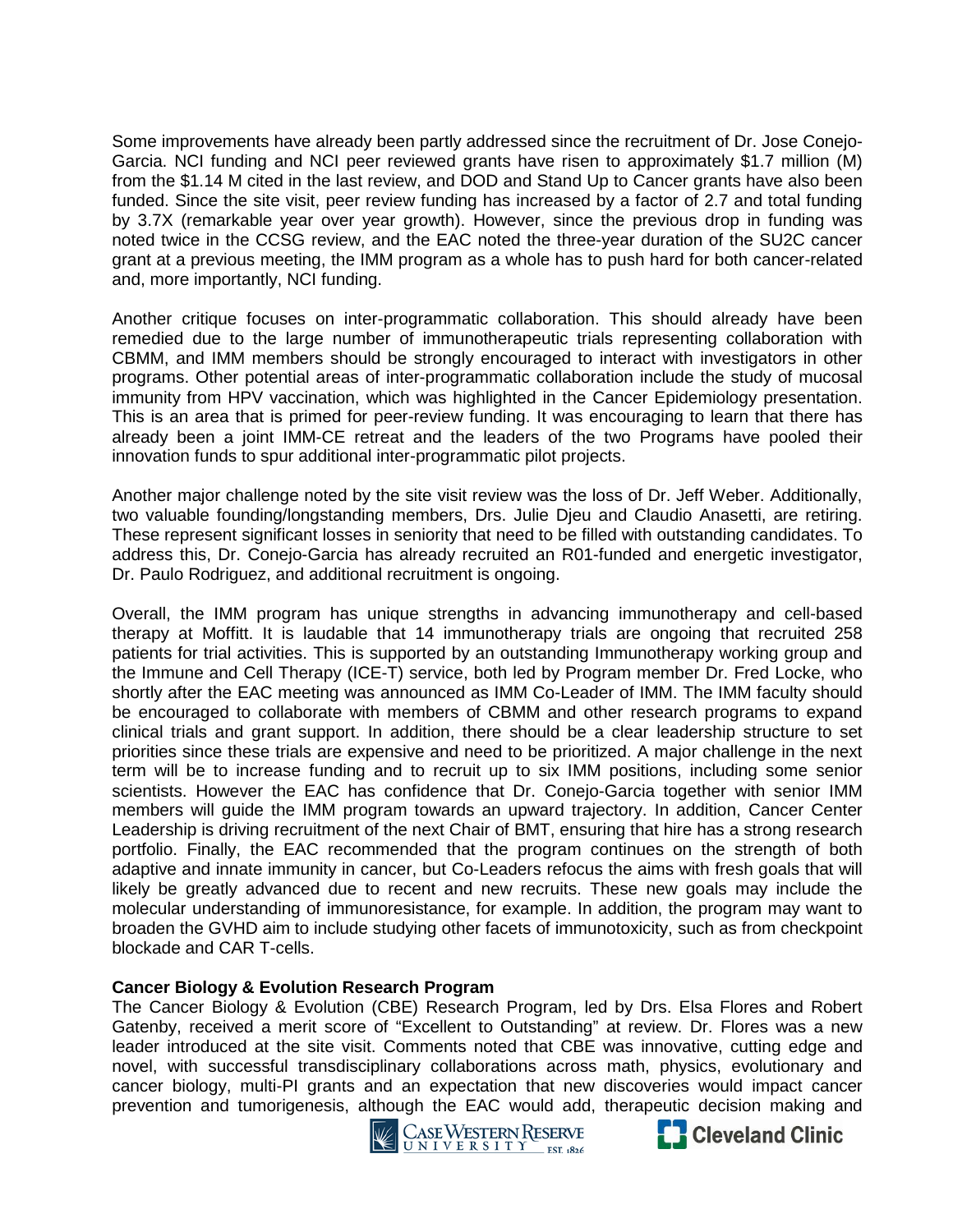clinical outcomes. Concerns were that the complexity of analytics might fail in its level of high impact discovery and thus was "nascent" and that "endpoints remain unmet."

In the interim, the program continues to advance. CBE now includes over \$7 M in peer reviewed funding; has initiated clinical trials in which trial design for drug exposure in prostate cancer is determined by modeling response linked to concepts of evolutionary biology; and has excelled in its rather unique expertise in Darwinian dynamics and adaptation strategies that can be both modeled and tested in biological and human systems. Programmatic efforts to link disciplines, increase training, host "mixers" for cross-disciplinary science, and integrate clinical collaborations are exactly how a program of this sort drives mutual benefit. The EAC members wondered whether the uniqueness of this program could be complex for CCSG reviewers and whether this might be improved by clearly describing the connectivity from model to biology to human application back to improving the model and pointing out the challenges and impact of these translations. Since many centers are using such modeling to track genetic mutational subclonal tumor evolution and response to therapy, this could be more overtly linked to the portfolio. While all of the new projects are quite exciting, the leaders will need to demonstrate innovation in model development, design and translational impact for this program to move up in review.

The interdisciplinary efforts should be noted, including the undergraduate and graduate course work, T32 application, well received international conference sponsorship, involvement of clinical investigators, new projects in adaptive therapy, immune-oncology trials and asymmetric game dosing. Likewise, the links to biological tumor and tumor model data will help refine the evolutionary systems biology towards broader applicability. The EAC recommended that the Program (leaders and members) work together to define metrics of success and engage in annual goal setting centered on two major areas: integration of disciplines, and clinical trial activity. Developing a clearly articulated set of metrics for success will be of benefit to the program. It was also recommended to identify clinical issues that can be addressed through the unique expertise of the CBE program. Finally, Program leaders should be prepared to articulate how CBE research addresses (at least in part) the needs of the catchment area, as aligned to the new guidelines.

#### **Developmental CCSG Programs**

Dr. John Cleveland, ACD of Basic Science and with significant cancer center leadership experience, was recruited to Moffitt in 2014. He presented two potential CCSG research programs that were introduced in the last renewal as goals for the current cycle: *Cancer Metabolism and Metabolic Therapy* and *RNA Biology and Medicine*. The existing strengths of each of these areas were well articulated, as were the challenges for creating one or both of these themes as new research programs given subsequent changes in the NCI guidelines.

The EAC was enthusiastic about Moffitt expanding the research and necessary infrastructure for both areas. However the EAC did not identify a compelling reason to create new CCSG research programs in either domain. Two alternative strategies discussed were either to create a center for metabolic research and/or RNA biology within Moffitt as a trans-programmatic effort or to focus on expanding the focus of one or both of these themes within the existing programs. The NCI Centers Branch's stated emphasis on having fewer, stronger research programs in CCSG-funded centers lends support to either alternative approach.

The EAC advised against having a stand-alone Metabolic Clinic within Moffitt as opposed to embedding metabolic assessments and metabolic interventions in the existing clinics. There was also EAC interest in linking in the fledgling Moffitt research activities related to the microbiome to its metabolic research.



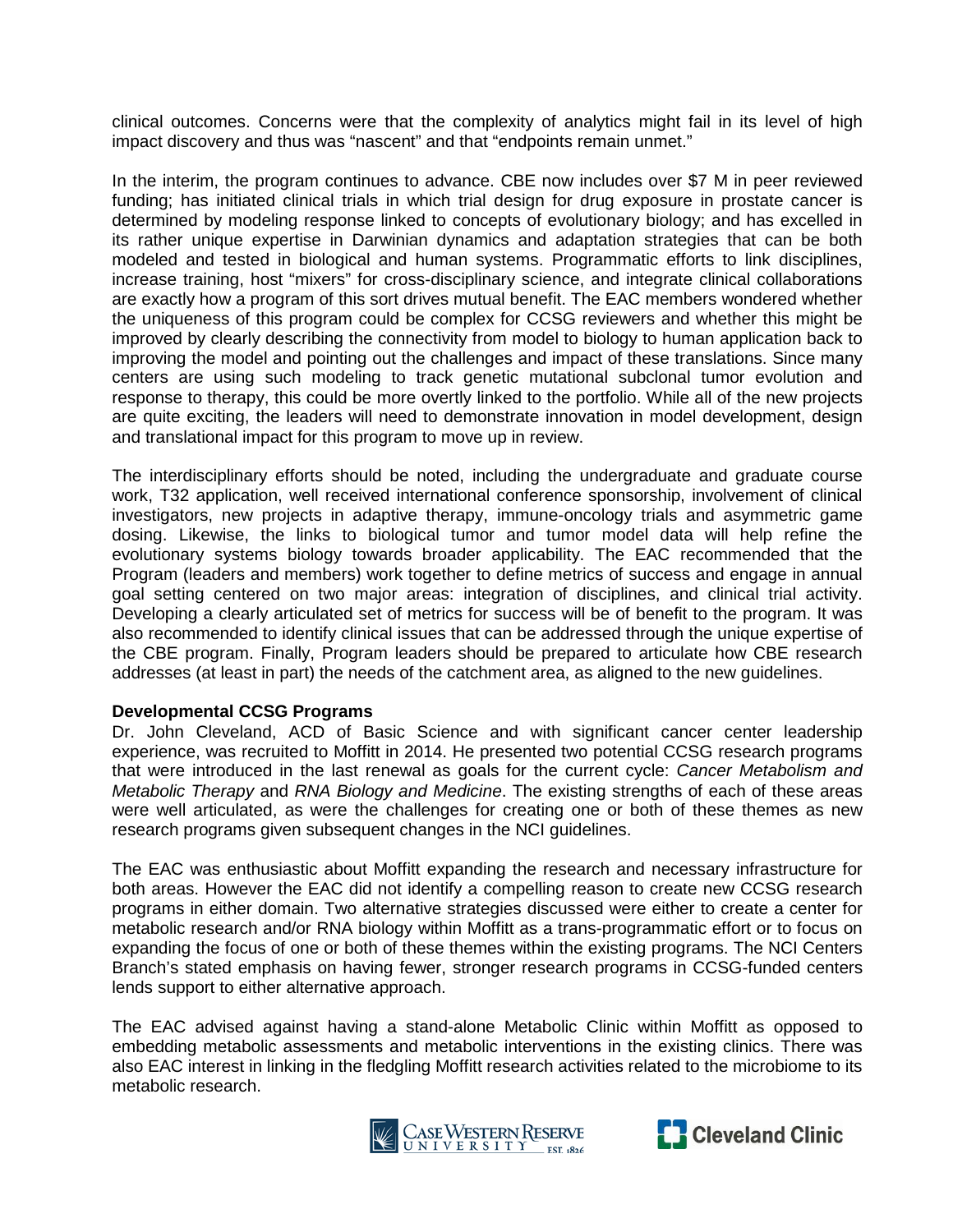## **Center of Excellence in Infection Research in Cancer (CIRC)**

The Center of Excellence (CoE) in Infection Research in Cancer (CIRC) was first established in 2012 and is led by Dr. Anna Giuliano. CIRC is one of four Centers of Excellence at Moffitt, and its stated goal is to "elucidate the role of infectious agents in the etiology of cancer and translate this knowledge into novel and effective strategies for the prevention and treatment of cancer." Aside from leaders being funded as Staff Investigators, the Centers of Excellence were not reviewed individually in the 2016 CCSG Summary Statement, although the work within the CIRC was highlighted with much enthusiasm in the evaluation of the Cancer Epidemiology Program.

Administratively, the CIRC reports to the ACD of Translational Science, Dr. Jim Mulé, and has "approximately 30" engaged faculty across all of the CCSG programs. The CIRC also has "several" working groups. It receives modest financial support, inclusive of support for administrative assistance, partial salary support for the Director, and small funds for seminar series and retreats.

Scientifically, the activities of the CIRC are centered around viruses that cause cancer, specifically HPV and HCV. The HPV research is outstanding, and Dr. Giuliano's projects to examine oropharyngeal immunity after HPV vaccination in men could potentially be paradigm shifting, especially a proposed large Phase 3 study to determine whether the HPV vaccine reduces detection of high-risk HPV strains in the oropharynx of middle-aged men. Additional work on barriers to HPV vaccine uptake is nascent, but also promising. Less developed but also of great potential is a project to examine the prevalence and natural history of HCV infection in the USF Health System and at other institutions in the state.

The CIRC would seem to be an ideal place to recruit additional faculty to work within both the Cancer Epidemiology and Health Outcomes & Behavior Research Programs. CIRC's projects have the potential to grow into many new fields of research with the input of new junior faculty. Specifically, recruitment of a scientist with expertise in immunology, epidemiology and vaccine development and implementation, or an infectious disease clinical trialist, could lead to strong NIH grant support and important scientific advances. Similarly, an investigator with experience in vaccine uptake and awareness could address both HPV vaccine uptake in the Moffitt catchment area, but also lay the groundwork for assuring the uptake of the HPV vaccine in men, if the upcoming study of immunity in this population shows positive results. Finally, adding a scientist with experience in behavioral approaches to improve adherence to cancer screening through viral detection (HPV / HCV) could build on a promising relationship with USF. Despite a relatively low HIV prevalence in its catchment area, Moffitt should consider increasing its focus on HIVassociated malignancies. NCI contributes nearly 20% of the \$1 billion NIH AIDS research budget, and there are many calls out for supplements to the P30 award to increase research activities in this field. Consider contacting the Office of HIV-Associated Malignancies at NCI for more information.

A Center of Excellence must actually demonstrate its excellence with definable metrics. Although there is little doubt that the work of the CIRC is outstanding, metrics for success, growth or attrition should be formally articulated. If / when excellence is indeed demonstrated, further financial investments in the CIRC could lead to significant growth of Moffitt and further recognition of the MCC as a leader in infection-associated cancer prevention and treatment.

## **Center for Evolutionary Therapy (CET)**

Dr. Alexander (Sandy) Anderson leads the Center for Evolutionary Therapy (CET) CoE. This new center creates a unique milieu of investigators from mathematical oncology, evolutionary biology, cancer biology, oncology, epidemiology, behavior (e.g., risk prediction, decision-making) and imaging. The participants have been highly successful in developing high impact papers and in<br>Cleveland Clinic



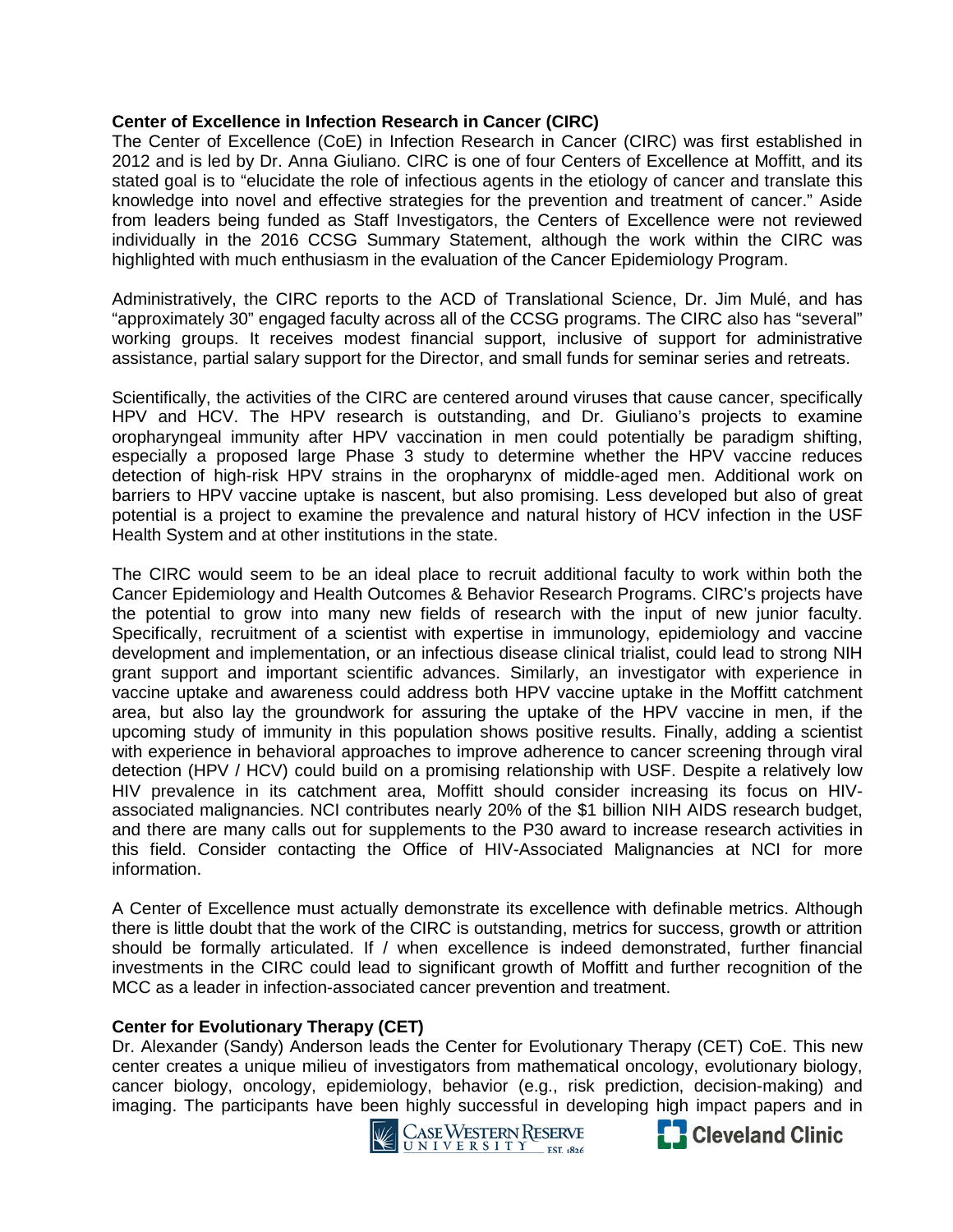developing unique concepts associated with novel investigator initiated trials. The CoE challenges some basic tenets of clinical oncology that can be rigorously tested although the metrics for this are in development. The important next hurdles for the CET will be expansion into relevant biologic and clinical models with appropriate biomarkers, spanning genomics, radiomics, metabolic markers etc. The future is bright and targeting some additional models and metrics for development and translation will be helpful to its growth. This involves extensive discussion among the multiple disciplines noted previously.

## **Center of Excellence (CoE) in Lung Cancer**

The Lung Cancer COE is a cross-disciplinary center established in 2010 and is currently led by Dr. Eric Haura. Dr. Haura is well positioned to lead this center, with active engagement in both laboratory-based discovery and translational clinical research domains. This center serves as a magnet for disease-focused philanthropic gifts, and provides flexible funding for high priority initiatives in lung cancer research. These funds have been effectively deployed to support expansion of proteomic and metabolomic research in lung cancer, areas of particular innovation and strength at Moffitt. These funds have also been used to fund key research staff, and to prime new pilot projects in lung cancer that can support the application for external peer-reviewed grants.

Lung cancer is identified as a high priority within the Moffitt catchment area. Targeted investment in this area through the CoE mechanism is appropriate. Impact of these philanthropic funds is being carefully tracked, to the benefit of the center and to provide return-on-investment feedback to the contributing donors.

There were no major concerns with the Lung CoE as currently structured. A minor concern is commitment of Dr. Haura as the director of the Lung CoE, while also serving as CBMM Co-Leader. As currently structured, it appears that the administrative burden of directing the Lung CoE is quite manageable, and Dr. Haura's research expertise nicely encompasses both of these domains. Over time as the Lung CoE and the CBMM Research Program grow with additional recruitment, it may be appropriate to identify distinct leaders for these two important initiatives.

#### **Center of Excellence (CoE) Melanoma and Non-Melanoma Skin Cancer**

The Melanoma and Non-Melanoma Skin Cancer CoE has been led by Dr. Keiran Smalley since 2016. The activities of the center initially centered around the Melanoma and Skin SPORE, which will be resubmitted in May of 2018, but are now expanding into other areas, including uveal melanoma and leptomeningeal disease. Projects in the SPORE for the upcoming renewal include: 1) IMiDs and anti-PD1 therapy based on preclinical data that IMiDs alter T-cell metabolism; 2) the p53 family of genes and squamous cell cancer of the skin; 3) a proteomics approach to target NRAS+ melanoma, and 4) a single cell RNA sequencing project to look at melanoma cell diversity within tumors.

In addition, the CoE is expanding to include studies of CNS metastases, in collaboration with the neuro-oncology group. These studies will include evaluation of tumor cells by single cell RNA-seq from the CSF of patients with leptomeningeal disease. In addition the group is collaborating with Dr. Bill Harbour at the University of Miami to study uveal melanoma, which continues to have a dismal outcome.

The CoE concept is an outstanding vehicle for fund raising and performing multidisciplinary research. Recommendations include:



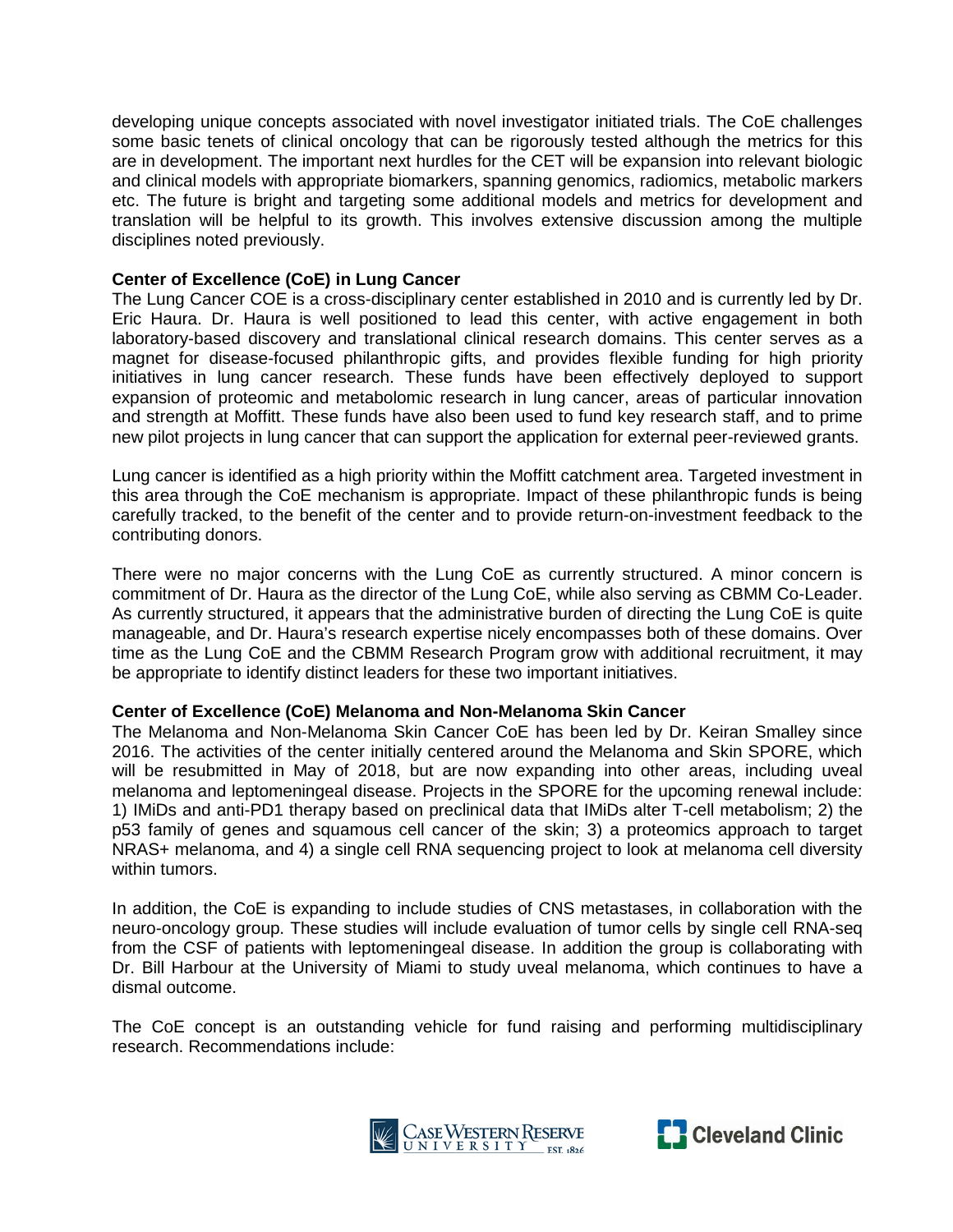- 1) Moffitt should enhance the existing TCC protocol and infrastructure with surgeons, pathologists and laboratory personnel to systematically and methodically capture and bank tumor tissue from patients before therapy, on therapy, and at the time of progression.
- 2) It will be important to raise more funds to support more innovative pilot projects. This will help enable future grants, as well as entrepreneurial activities.
- 3) The leaders should continue to mentor young faculty in conducting multidisciplinary translational research, as well as in grant-writing, leadership, understanding intellectual property and entrepreneurship, and strategies to interface with the biotech and pharma industry.

## **Shared Resources**

#### **Gene Targeting**

Dr. Florian Karreth presented the developing Gene Targeting shared resource. The core is newly operating with current/planned services including generation of genetically engineered mouse strains; colony establishment and maintenance; and embryonic stem cell (ES) services (ES derivation/targeting and CRISPR). There are 10 ongoing projects, and 10 planned projects thus far. Future plans call for rolling out the core on a wider basis, optimizing ES services, and providing a range of educational services.

Dr. Karreth was recruited to Moffitt in 2016 as Assistant Member. He is enthusiastic and welltrained, having worked in the laboratories of Drs. Erwin Wagner, Dave Tuveson, and Pier Pandolfi. He has already been recognized with a funded NCI K22 grant.

This core provides key transgenic services that are widely used in current cancer and non-cancer science, and the EAC was supportive of the core. However, there was a concern that the narrow scope of current efforts could hamper review for CCSG support. The members recommended including patient-derived xenograft (PDX) and organoid models and they also encouraged efforts to include more immunologic models.

#### **Survey Methods Core**

The Survey Methods Core (SMC), now under Interim Director Dr. Shelley Tworoger, was rated "Exceptional" in the 2016 review. Its three aims (consult on use of quality survey tools; multimodality survey services; qualitative methodology) have been well met; however the core has seen a recent downturn in utilization, and most users are from one program (HOB). This has led the Moffitt leadership to establish a task force to review the SMC. This will include conducting an environmental scan of other similar cores at other Centers, and assessing whether a restructuring or reorganization should be considered. Some preliminary thought has been given to expanding services to include novel data collection methods, Apps for mHealth and eHealth research, and expanded support for interventional trials. Additional consideration is being given to leveraging cores with expertise in these areas (Cancer Informatics and Collaborative Data Services Cores). The results of the environmental scan and self-study are not yet complete, so the EAC is not in a position to make firm recommendations at this time. The members recommended that this be discussed at the next meeting, if not sooner, when the optimal structure and function of this highly successful core can be considered more fully.

#### **Biostatistics and Cancer Informatics**

The EAC conducted a focused review of the Biostatistics and Cancer Informatics Cores. Overall, the members were very pleased with Moffitt's emphasis on the quantitative sciences and institutional commitment to improving team science collaboration and the quality of research



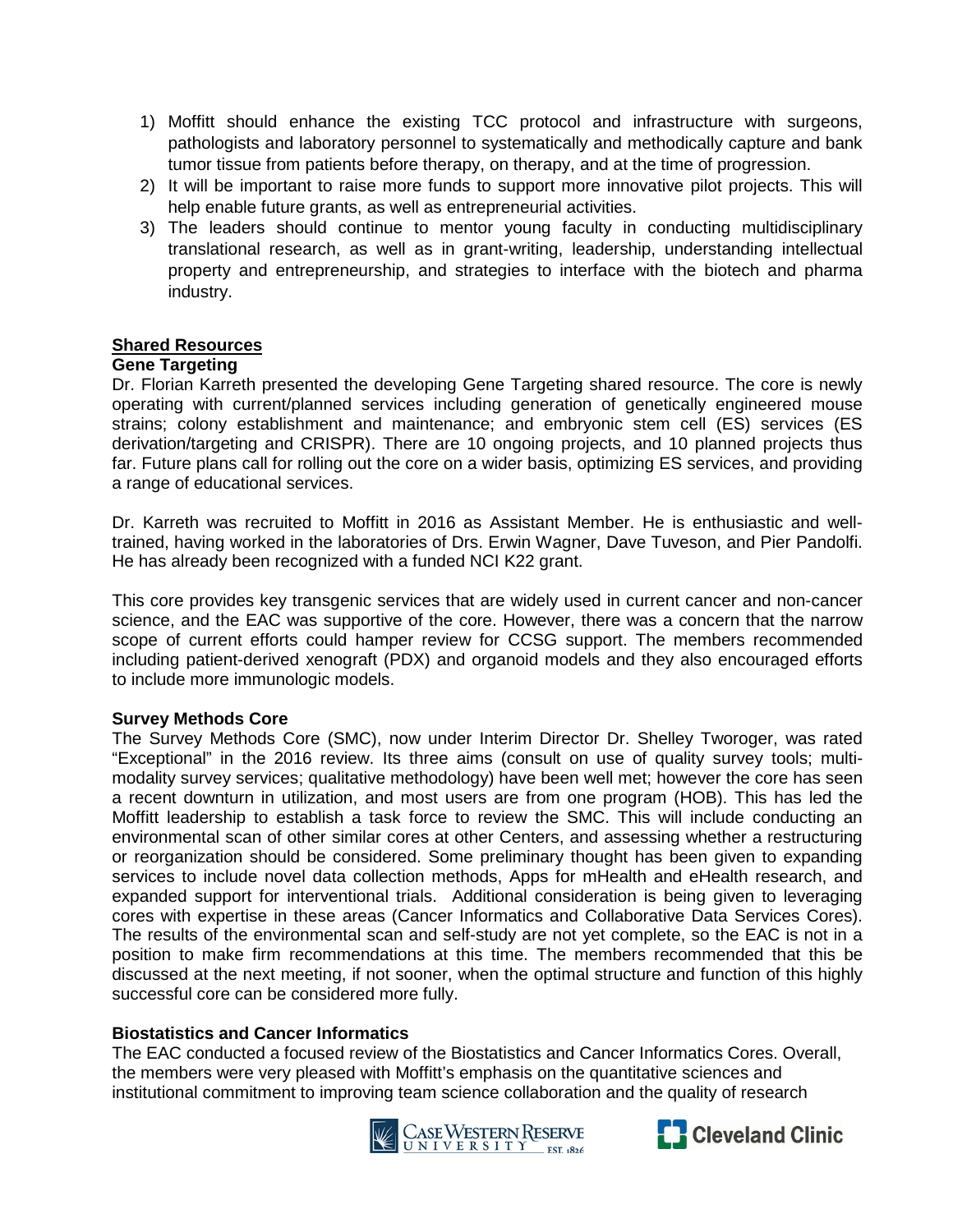produced. Both cores function well and exhibit a solid record of interaction between the quantitative scientists and researchers. The faculty financial model based upon percent effort and a transaction-based model for staff has always worked well. The cores are highly productive, with a strong track record of grant applications and published papers.

The new chair of the Department of Biostatistics and Bioinformatics, Dr. Brooke L. Fridley, is an outstanding addition. Prior to joining Moffitt Cancer Center, Dr. Fridley directed the Biostatistics and Informatics Shared Resource for the NCI designated University of Kansas Cancer Center, as well as the Kansas-INBRE Bioinformatics Core. Her research, which had a very productive start while on faculty at the Mayo Clinic, focuses on the areas of statistical genomics, molecular epidemiology of cancer, cancer genomics, and pharmacogenomics. She has extensive experience as both a PI and a collaborating statistician, particularly in the design and analysis of genomic studies involving multiple types of -omics data (e.g., genotypic, DNA methylation, mRNA expression, copy number). Thus, in the era of big data, Dr. Fridley is a top-notch choice to lead the department.

The EAC members recommended that the existing Biostatistics and Cancer Informatics cores be merged to a single quantitative sciences core, under the overall scientific leadership of Dr. Fridley. On the most recent CCSG renewal, both the Cancer Informatics and Biostatistics cores were scored as "Outstanding;" a single merged core would likely be scored as "Exceptional." Additional leadership of distinct areas will likely be necessary, but with the merging of expertise, it may be along the traditional biostatistics/bioinformatics division, or it may materialize in other sections within the larger core. The EAC also recommended that the core consider expanding the infrastructure to ensure access of members to a broader range of publicly available datasets. For example, the core may wish to consider creating a local repository with instances of these datasets, to facility member access. Other focus areas that were discussed included pragmatic trials, real-world data, TCC/ORIEN, and learning health systems; these directions are strongly encouraged.

## **Community Engagement and Outreach**

Brian Springer, ACD of Research Administration, presented an overview of Community Outreach and Engagement (COE), focusing on the catchment area, research strategies in the catchment area, and leadership structure. This area has continued to grow in importance. While it was not scored separately in the last review, most of the comments were strongly positive and supportive of Moffitt's efforts in the 15-county west central Florida catchment area. Key specific catchment area needs (lung cancer, skin cancer, HPV immunization) have been addressed through targeted Centers of Excellence. Moffitt has been generally successful overall in accruing race/gender/ethnicity representative populations to interventional clinical trials. The Tampa Bay Community Cancer Network continues as a robust resource for engaging the greater community in both research and outreach activities.

Moffitt has established a working group to define catchment area needs. Several unique needs have developed since the prior review, for example relocated populations (approximately 300,000) from Puerto Rico after Hurricane Maria. Strategies to build research have included use of internal developmental funds, collaborations with the Florida Academic Cancer Centers Alliance, and emphasis on minority accruals. The EAC strongly encouraged these important activities.

The EAC recommended that Moffitt re-evaluate the current catchment area, particularly with the growth of Moffitt's affiliations and partnerships. For example, substantive relationships in other parts of the state might more effectively be called a "secondary catchment area." The members also recommended that each research program specifically articulate catchment area activities and results, and emphasize the relevant activities in each clinical area as well. It will be important to



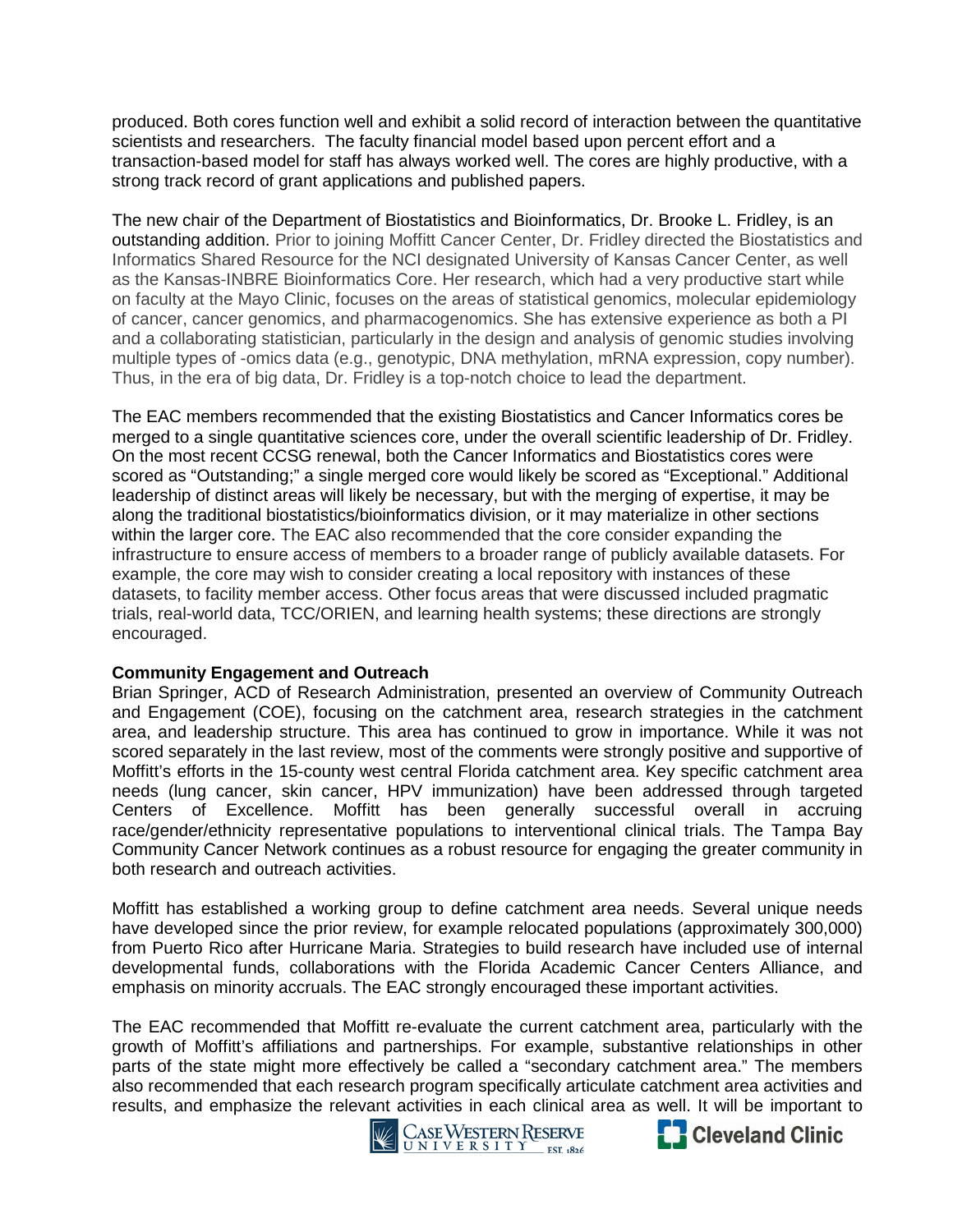develop specific metrics for success to demonstrate impact. The EAC members reviewed and discussed extensively a number of potential leadership structures for this area, for example appointing a distinct Associate Center Director (ACD) of Community Outreach and Engagement, or having this be a component of another ACD's portfolio. There are several different types of models in practice. The EAC recommended reviewing the responsibilities of each of the ACDs to assess the optimal structure for oversight of these key activities.

### **Cancer Research Career Enhancement and Related Activities**

Dr. Julie Djeu, who has served as Moffitt's founding Associate Center Director of Education and Training, recently announced her retirement. The EAC members lauded Dr. Djeu's many accomplishments as she gave an overview of the area now called Cancer Research Career Enhancement and Related Activities. Since the last review, Drs. Djeu and Ken Wright have developed an Education Council that provides comprehensive oversight of educational activities from high school to junior faculty, from research to clinical areas, and from Moffitt to regional and global communities. The Education Council is made up of key leaders from across the institution. Dr. Djeu described programs in each area, including a High School Internship in Mathematical Oncology; the Summer Program in Advancement of Knowledge (SPARK) and the Dartmouth Spring Course in Math Oncology (both undergraduate); and Cancer Biology, Medical Physics, and Systems Biology PhD programs. Programs focusing on postdoctoral trainees, underrepresented populations, and unique internships were also highlighted. Moffitt operates several T32s (2), R25s (2), and K/F grants (6). A number of other T32 submissions are currently planned or are underway based around Moffitt strengths (infection research, precision medicine, mathematical oncology, immunotherapy).

The EAC noted Moffitt's success to date in educational efforts. With this now being a separately scored area, the members recommended several ways to further improve. Developing additional peer-reviewed funding will be helpful, as well as better outcome tracking for the nearly 2,000 trainees per year. It will be helpful to highlight strategies to transition junior trainee grants to R funding, and to increase the number of K awards. This may require expanding the infrastructure supporting educational activities.

In summary, the EAC members are enthusiastic about Moffitt's achievements to date, and positive trajectory. The goal of the time until the next CCSG renewal should focus on expanding strengths and demonstrating impact through clear metrics of success. Thank you for a well-organized and extremely productive visit. The EAC members look forward to reviewing your continued progress next year.

Sincerely,

Stanton L. Gerson, MD EAC Chair Director, Case Comprehensive Cancer Center

John Buatti, MD, University of Iowa Holden Comprehensive Cancer Center Corey Casper, MD, MPH, Infectious Disease Research Institute David Cella, PhD, Northwestern University Lurie Comprehensive Cancer Center Walter Curran, MD, FACR, Emory Winship Cancer Center<br>Version Reserve